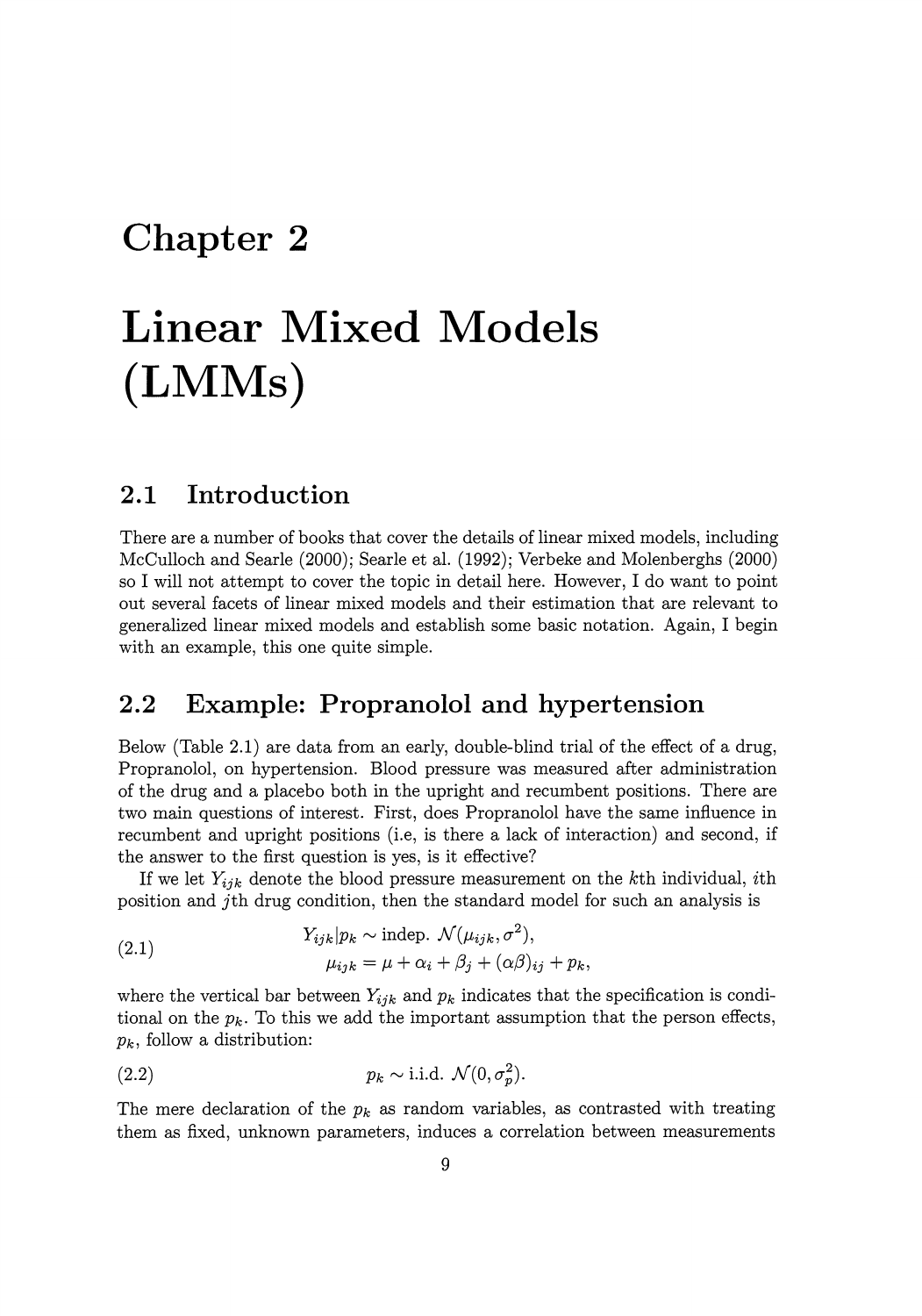| Data for the Propranolol/hypertension example |                              |       |         |       |         |  |
|-----------------------------------------------|------------------------------|-------|---------|-------|---------|--|
|                                               | <b>Blood Pressure (mmHg)</b> |       |         |       |         |  |
|                                               | Recumbent                    |       | Upright |       |         |  |
| Patient                                       | Placebo                      | Drug  | Placebo | Drug  | Average |  |
|                                               | 96                           | 71    | 73      | 87    | 81.75   |  |
| 2                                             | 96                           | 85    | 104     | 76    | 90.25   |  |
| 3                                             | 92                           | 89    | 83      | 90    | 88.50   |  |
| 4                                             | 97                           | 110   | 101     | 85    | 98.25   |  |
| 5                                             | 104                          | 85    | 112     | 94    | 98.75   |  |
| 6                                             | 100                          | 73    | 101     | 93    | 91.75   |  |
| 7                                             | 93                           | 81    | 88      | 85    | 86.75   |  |
|                                               |                              |       |         |       |         |  |
| Ave                                           | 96.86                        | 84.86 | 94.57   | 87.14 | 90.86   |  |

TABLE 2.1. *Data for the Propranolol/hypertension example* 

taken on the same person. This is easily shown by using an identity similar to iterated expectations, namely

(2.3) 
$$
Cov(X, Y) = E[Cov(X, Y|Z)] + Cov(E[X|Z], E[Y|Z]).
$$

In the present context we use (2.3) by conditioning on  $p_k$  as follows:

(2.4)  
\n
$$
\begin{aligned}\n\text{Cov}(Y_{ijk}, Y_{i'j'k}) &= \mathbb{E}[\text{Cov}(Y_{ijk}, Y_{i'j'k}|p_k)] + \text{Cov}(\mu_{ijk}, \mu_{i'j'k}) \\
&= 0 + \text{Cov}(\mu_{ijk}, \mu_{i'j'k}) \\
&= \text{Cov}(p_k, p_k) \\
&= \sigma_p^2.\n\end{aligned}
$$

The second equality in (2.4) is true since the  $Y_{ijk}$  are assumed to be conditionally independent and the third follows since the only random quantities in the conditional mean are the  $p_k$ . Similar calculations give the variance of  $Y_{ijk}$  or  $Y_{i'j'k}$  as  $\sigma_p^2 + \sigma^2$  so that the correlation is

(2.5) 
$$
\operatorname{Corr}(Y_{ijk}, Y_{i'j'k}) = \frac{\sigma_p^2}{\sigma_p^2 + \sigma^2},
$$

the well-known intraclass correlation result (Snedecor and Cochran, 1989).

## 2.3 Fixed versus random factors

This distinction, between treating a term in the model as a random variable as opposed to a fixed, unknown constant is so crucial to the remaining development that it is worth some emphasis. We make the following definition

DEFINITION. If a distribution is assumed for the levels of a factor it is a *random factor.* If the values are fixed, unknown constants it is a *fixed factor.*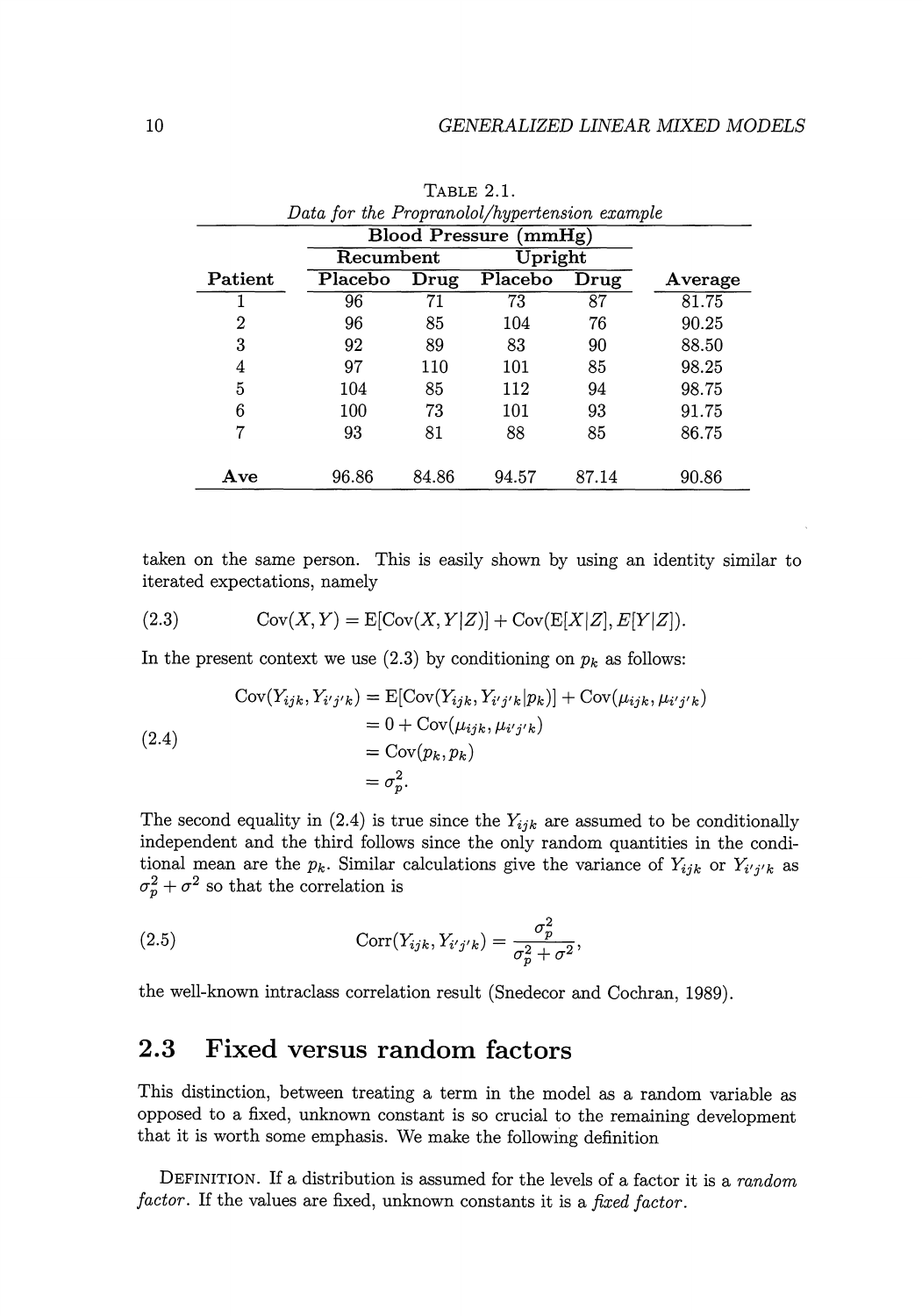Declaring a factor to be random has several ramifications

- *Scope of inference.* Inferences can be made on a statistical basis to the population from which the levels of the random factor are assumed to have been selected.
- *Incorporation of correlation in the model.* Observations that share the same level of the random effect are being modeled as correlated.
- *Accuracy of estimates.* Using random factors involves making extra assumptions but gives more accurate estimates.
- *Estimation method.* Different estimation methods must be used as compared to regular regression or analysis of variance.

In the Propranolol example, we are almost certainly willing to assume that the  $p_k$ follow a distribution. It is unlikely that we would be satisfied in drawing conclusions only about the seven subjects in the experiment. We will almost certainly be willing to assume that the patients in our study can be regarded as a random sample from some larger population of patients (appropriately defined). We may give more pause to the specific assumption of a normal distribution, and we return to this topic in later chapters.

If we are willing to make the random sampling assumption then the effects in the model associated with the patients (the  $p_k$ ) can also be regarded as a random sample. Further, a main reason for conducting an experiment such as this one by measuring the same subject under all four conditions is to gain the advantage of making within-subject comparisons. This is a more precise comparison because it exploits the within-subject correlation of the measurements.

Thus the key step is to answer the question: "Am I willing to assume the effects come from a distribution?" If the answer is yes, the factor is considered a random factor.

## **2.4 Estimation and prediction**

Traditional analysis of the Propranolol example would be by analysis of variance with  $F$ -tests for the effects of position, drug and their interaction. This is a perfectly good analysis for a simple, balanced situation. However, as soon as the structure of the random effects becomes complicated and/or the data are unbalanced, then the traditional methods become approximate and inefficient. From a theoretical point of view, the statistics captured in the usual ANOVA table, on which all further calculations are based (such as the  $F$ -test), are no longer sufficient statistics. This makes methods such as maximum likelihood more attractive.

Indeed, this is exactly what more modern statistical procedures, such as SAS Proc MIXED, do. They calculate the likelihood or variants (such as restricted maximum likelihood) and base estimation and tests on those calculations. This has the significant advantage of being able to handle quite complicated correlated data structures as well as unbalanced data. Of course, it leads to much more difficult statistical computing.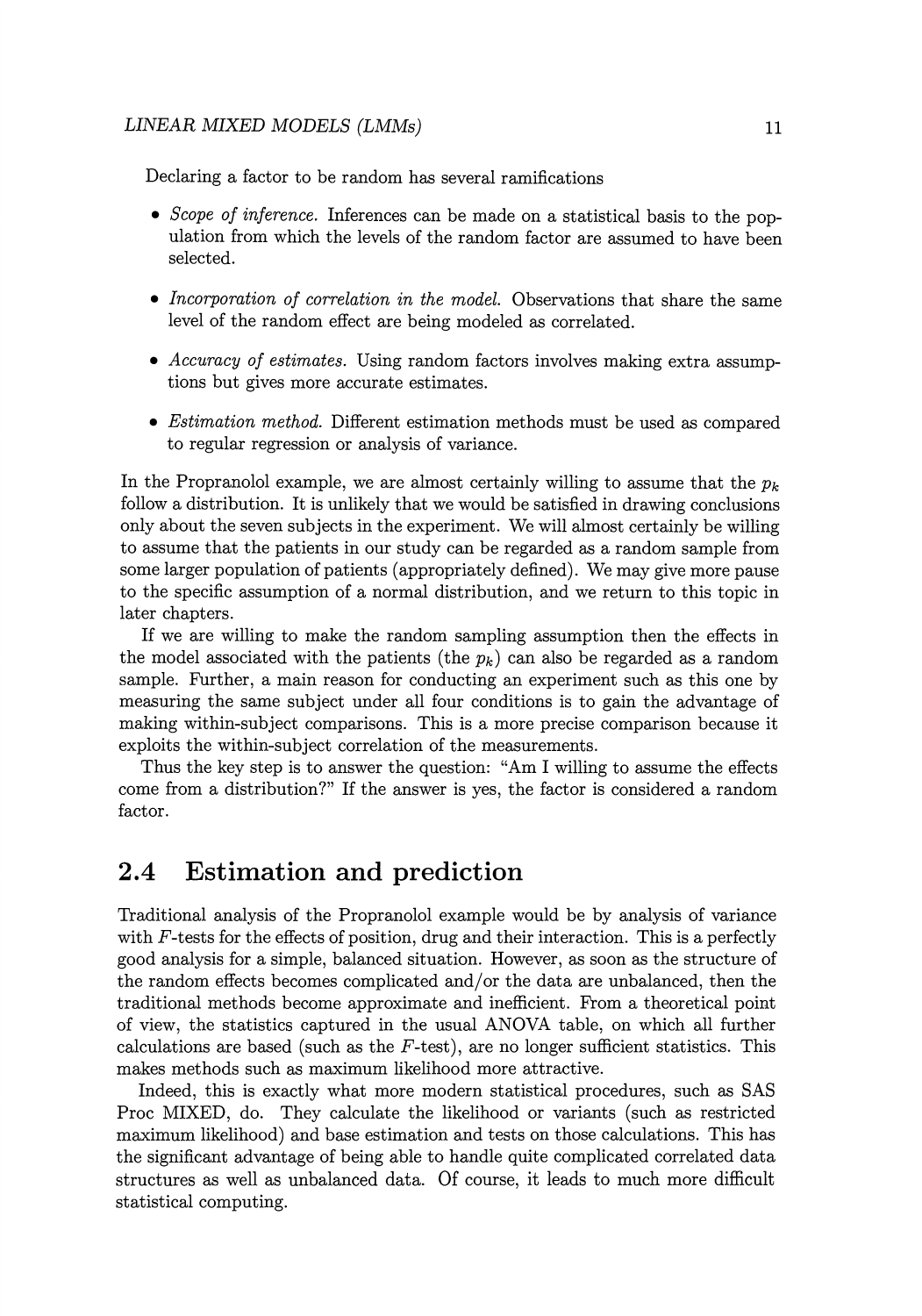#### **a. A more general formulation**

Before describing selected results concerning linear mixed models I consider a more general form of the linear mixed model. The model (2.1) has terms describing both fixed  $(\mu, \alpha_i, \beta_i, (\alpha\beta)_{ii})$  and random  $(p_k)$  factors, which enter the model in the same fashion. If we let **X** represent the model matrix for the fixed effects,  $\beta$  the fixed effects parameters, **Z** the model matrix for the random effects, and **u** the random effects, then we can write a more generic version of the mixed model as

(2.6) 
$$
\mathbf{Y}|\mathbf{u} \sim \mathcal{N}(\mathbf{X}\boldsymbol{\beta} + \mathbf{Z}\mathbf{u}, \mathbf{R}),
$$

$$
\mathbf{u} \sim \mathcal{N}(\mathbf{0}, \mathbf{D}),
$$

where, rather obviously, **R** represents the variance-covariance matrix of **Y** conditional on **u** and **D** is the variance-covariance matrix of **u.** For the Propranolol example, **X** and **Z** would be indicator matrices of zeros and ones, while  $\mathbf{R} = \mathbf{I}\sigma^2$ and  $\mathbf{D} = \mathbf{I}\sigma_p^2$ .

#### **b. Means and variances**

From (2.6) and the iterated expectation identities, it is straightforward to calculate the mean and variance-covariance matrix of  $Y$ . The mean is given by

$$
E[\mathbf{Y}] = E [E[\mathbf{Y}|\mathbf{u}]]
$$
  
= E [X $\beta$  + Z $\mathbf{u}$ ]]  
= X $\beta$  + Z $E[\mathbf{u}]$   
= X $\beta$ .

The variance-covariance matrix is given by

(2.8)  
\n
$$
Cov(\mathbf{Y}) = E [Cov(\mathbf{Y}|\mathbf{u})] + Cov (E[\mathbf{Y}|\mathbf{u}])
$$
\n
$$
= \mathbf{R} + cov(\mathbf{X}\boldsymbol{\beta} + \mathbf{Z}\mathbf{u})
$$
\n
$$
= \mathbf{R} + Cov(\mathbf{Z}\mathbf{u})
$$
\n
$$
= \mathbf{R} + \mathbf{Z} \mathbf{D} \mathbf{Z'}.
$$

Therefore  $V \equiv Cov(Y) = ZDZ' + R$ .

In practical applications of linear mixed models, decisions have to be made as to what form to specify for **D** and **R**. The random effects **u**, through their variancecovariance matrix **D,** are typically used to describe correlation attributable to specific entities, such as subjects, or sites, while the matrix **R** is used to describe correlation structure that remains (if any), often due to temporal or spatial correlation. So, in a model with repeated measurements over time on subjects, we might have a model with both subject random effects (to describe stable-over-time characteristics that lead to long term correlation of measurements on a subject as captured in **D)**  as well as an autoregressive (or other time series type error structure) to describe the additional correlation of measurements taken over time.

A common simplification for (2.6) occurs when the random effects vector describes several, independent random effects. For example, we might study the performance of students, taught in classes, within schools. So we could envision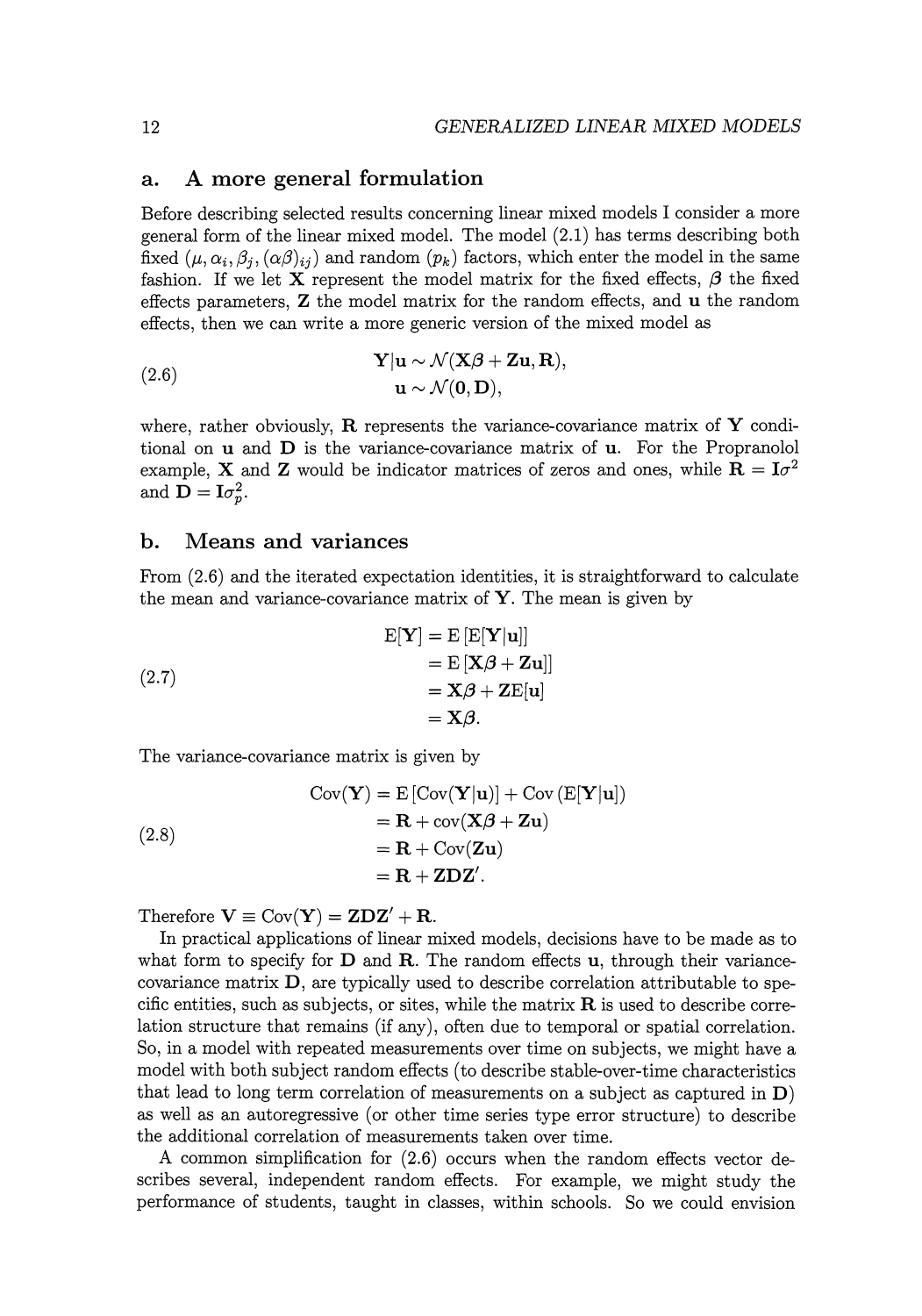#### *LINEAR MIXED MODELS (LMMs)* 13

an analysis with random effects for students, classes and schools. We might be willing to assume that within each of the vectors of effects associated with students, classes and schools the effects are independent and identically distributed and that each vector of effects is independent of one another. If we order the vector **u** by students and then classes and then schools, **D** would take the block diagonal form  $D = diag\{I\sigma_{student}^2, I\sigma_{class}^2, I\sigma_{school}^2\}$ . In these cases, and using r to denote the number of distinct random effects and  $\mathbf{Z}_i$  and  $\mathbf{u}_i$  to represent the separate model matrices and random effects, it is often convenient to rewrite (2.6) to display that fact, as follows:

(2.9) 
$$
\mathbf{Y}|\mathbf{u} \sim \mathcal{N}\left(\mathbf{X}\boldsymbol{\beta} + \sum_{i=1}^{r} \mathbf{Z}_{i} \mathbf{u}_{i}, \mathbf{R}\right),
$$

$$
\mathbf{u}_{i} \sim \text{ indep. } \mathcal{N}(\mathbf{0}, \mathbf{I}\sigma_{i}^{2}),
$$

#### **c. Estimation and prediction**

Some of the relevant estimation and prediction techniques are somewhat easier to describe under (2.9) and assuming  $\mathbf{R} = \mathbf{I}\sigma^2$ . If we take derivatives of the log likelihood for (2.9) and set them equal to zero (see Searle et al., 1992, for details) then the resulting equations are

(2.10) 
$$
\hat{\boldsymbol{\beta}} = (\mathbf{X}\mathbf{V}^{-1}\mathbf{X})^{-1}\mathbf{X}\mathbf{V}^{-1}\mathbf{Y},
$$

$$
\text{tr}(\mathbf{V}^{-1}\mathbf{Z}_i\mathbf{Z}_i') = \mathbf{Y}'\mathbf{P}\mathbf{Z}_i\mathbf{Z}_i'\mathbf{P}\mathbf{Y} \qquad \text{for } i = 1, 2, ..., r,
$$

where  $P = V^{-1} - V^{-1}X(X'V^{-1}X)^{-1}X'V^{-1}$ . The first equation can be solved explicitly for  $\hat{\beta}$ , if V is known, but the second set of equations cannot be solved explicitly for the elements of  $V$  and it usually dealt with iteratively.

#### **d. Best prediction of the random effects**

As noted in Chapter 1, the best predicted value (in the sense of minimum mean squared error of prediction) of a random effect **u** given the data **Y** is  $E[\mathbf{u}|\mathbf{Y}]$ . A variation on the idea of a best predictor (BP) is that of a best linear unbiased predictor (BLUP). More formally:

DEFINITION. A BLUP,  $\tilde{u}_{blup}$ , minimizes the MSE of prediction among linear unbiased predictors:

$$
\text{minimize} \; \mathrm{E}[(\tilde{\mathbf{u}}_{blup} - \mathbf{u})^2]
$$

among  $\tilde{\mathbf{u}}_{blup}$  which are linear in Y and for which E[  $\tilde{\mathbf{u}}_{blup}$  - **u**] = 0.

For linear mixed models the best predictor is of the form (Searle et al., 1992)

(2.11) 
$$
\tilde{\mathbf{u}}_{bp} = \mathbf{D}\mathbf{Z}'\mathbf{V}^{-1}(\mathbf{Y} - \mathbf{X}\boldsymbol{\beta}),
$$

while the best linear unbiased predictor is

(2.12) 
$$
\tilde{\mathbf{u}}_{blup} = \mathbf{DZ}'\mathbf{V}^{-1}(\mathbf{Y} - \mathbf{X}\hat{\boldsymbol{\beta}}),
$$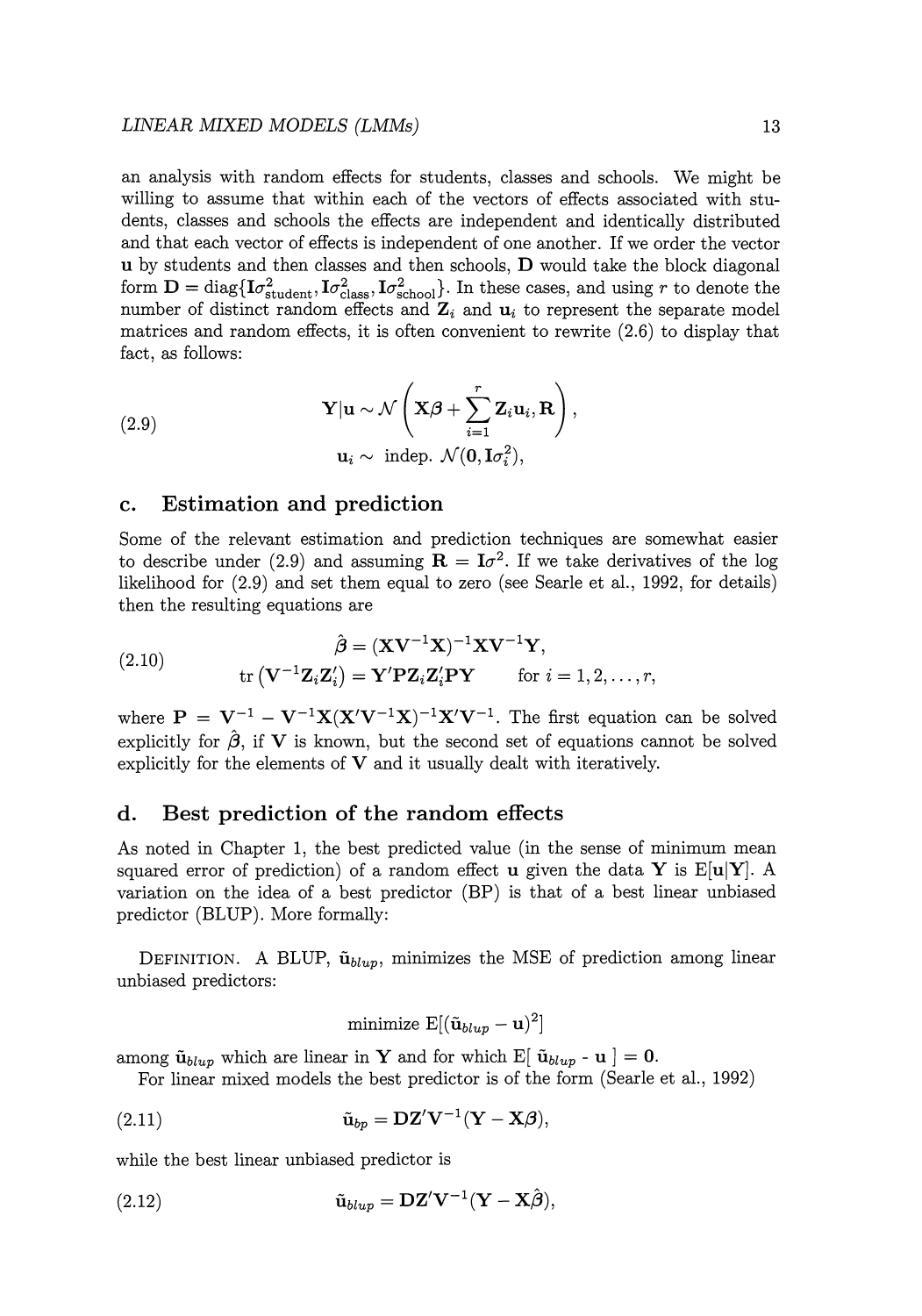We can thus see what adding on the requirements of linearity and unbiasedness gain us: the theory tell us to replace the value of  $\beta$  with its ML estimator. This resolves part of the problem of the BP depending on unknown parameters, but there is still the issue that it depends on an unknown **V.** 

#### **i. Prediction with a balanced data set**

For a balanced data situation like that of the Propranolol data, the form of the best predictor and best linear unbiased predictor are relatively simple and informative. Consider prediction of  $p_k$  from  $(2.1)$ . The best predictor is given by

(2.13)

where  $\bar{Y}_{\cdot,k}$  is the mean of the data for the kth person. Now  $p_k$  and  $\bar{Y}_{\cdot,k}$  are jointly normally distributed with a covariance given by [utilizing  $(2.3)$  again]

(2.14)  
\n
$$
\text{Cov}(p_k, \bar{Y}_{\cdot \cdot k}) = \text{Cov}(p_k, \mu + \alpha_i + \beta_j + (\alpha \beta)_{ij} + p_k)
$$
\n
$$
= \text{Cov}(p_k, p_k)
$$
\n
$$
= \sigma_p^2.
$$

Since  $p_k$  and  $\bar{Y}_{k}$  are jointly normal, we can use the usual formula for the conditional mean for a bivariate normal distribution to calculate the BP:

(2.15)  
\n
$$
BP(p_k) = E[p_k] + Cov(p_k, \bar{Y}_{\cdot k})Var^{-1}(\bar{Y}_{\cdot k})(\bar{Y}_{\cdot k} - E[\bar{Y}_{\cdot k}])
$$
\n
$$
= 0 + \frac{\sigma_p^2}{\sigma_p^2 + \sigma^2/n_k}(\bar{Y}_{\cdot k} - \bar{\mu})
$$
\n
$$
= \frac{\sigma_p^2}{\sigma_p^2 + \sigma^2/n_k}(\bar{Y}_{\cdot k} - \bar{\mu})
$$

where  $n_k$  is the number of observations contributing to  $\bar{Y}_{k}$ , (equal to 4 in the Propanolol example) and where  $\bar{\mu} \equiv \mu + \bar{\alpha} + \bar{\beta} + (\alpha \beta)$ , and with the bars over the symbols representing averages over the subscript(s) that have been replaced with dots.

The best linear unbiased predictor is more practical, since it replaces the unknown  $\bar{\mu}$  with  $\bar{Y}$ ...:

(2.16) 
$$
\text{BLUP}(p_k) = \frac{\sigma_p^2}{\sigma_p^2 + \sigma^2/n_k} (\bar{Y}_{\cdot,k} - \bar{Y}_{\cdot\cdot\cdot}).
$$

In either case, the form of the predictor is interesting. It takes the naive estimator for an individual person effect,  $\overline{Y}_{k} - \overline{Y}_{k}$  and shrinks it by the factor  $\sigma_{p}^{2}/(\sigma_{p}^{2} + \sigma^{2}/n_{k})$ . How does this shrinkage factor behave? If there is large person to person variation (in relation to  $\sigma^2/n_k$ ), suggesting that people are quite different, then the multiplier is about 1 and little shrinkage takes place. Likewise, if  $n_k$  is large, little shrinkage takes place. On the other hand, if  $\sigma_n^2$  is relatively small and/or  $n_k$  is small then the shrinkage can be sizable. This is the so-called "borrowing of strength" in which information is "borrowed" either if people are similar or if the sample size is small and benefit can be had by learning from the rest of the sample.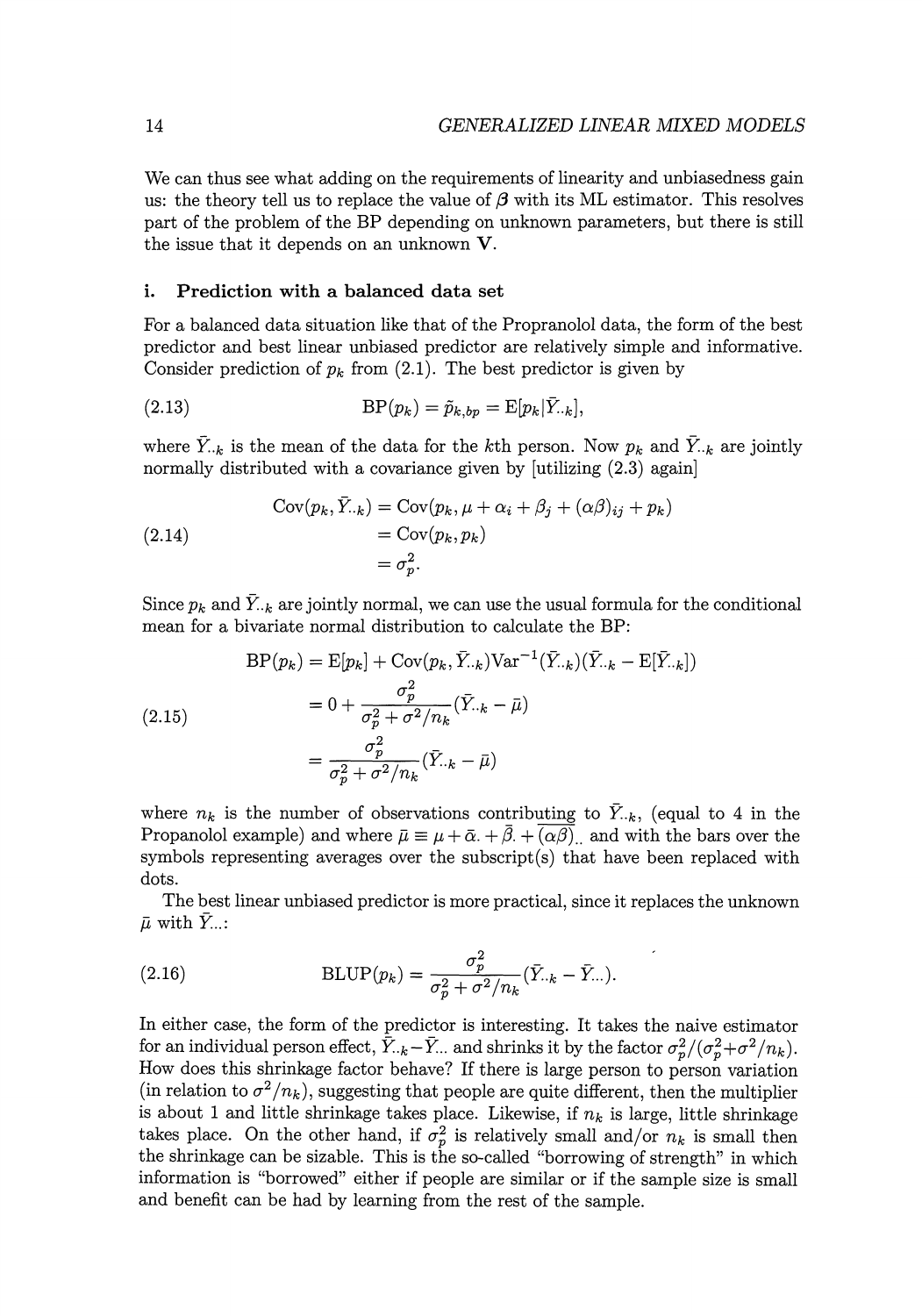Another viewpoint is in predicting the mean value for person  $k$ .

$$
BLUP(\bar{\mu} + p_k) = \bar{Y}_{...} + \frac{\sigma_p^2}{\sigma_p^2 + \sigma^2/n_k} (\bar{Y}_{..k} - \bar{Y}_{...})
$$
  

$$
= \left(1 - \frac{\sigma_p^2}{\sigma_p^2 + \sigma^2/n_k}\right) \bar{Y}_{...} + \frac{\sigma_p^2}{\sigma_p^2 + \sigma^2/n_k} \bar{Y}_{..k}
$$
  

$$
= (1 - \alpha)\bar{Y}_{...} + \alpha \bar{Y}_{..k},
$$

where  $\alpha = \frac{\sigma_p^2}{(\sigma_p^2 + \sigma^2/n_k)}$ . This shows that the predicted mean value for person *k* is a weighted average of the overall mean and the individual specific mean.

In practice it is common (Harville, 1991) to use a "plug-in" estimator and insert the estimated values of the variance and covariance parameters into the equation for the BP or BLUP. We call this the EBLUP (for estimated or empirical BLUP):

(2.18) 
$$
\text{EBLUP}(p_k) = \frac{\hat{\sigma}_p^2}{\hat{\sigma}_p^2 + \hat{\sigma}^2/n_k} (\bar{Y}_{\cdot,k} - \bar{Y}_{\cdot\cdot\cdot}).
$$

Here is a numerical illustration using the Propranolol example. *Numerical illustration.* 

$$
\begin{aligned} \text{EBLUP}(p_k) &= \frac{\hat{\sigma}_p^2}{\hat{\sigma}_p^2 + \hat{\sigma}^2/n_k} (\bar{Y}_{\cdot,k} - \bar{Y}_{\cdot\cdot\cdot}) \\ &= \frac{15.7976}{15.7976 + 85.7976/4} (81.75 - 90.86) \\ &= 0.424(-9.11) \\ &= -3.863, \end{aligned}
$$

showing shrinkage of the raw estimate from -9.11 to -3.863.

Similarly,

$$
\text{EBLUP}(\bar{\mu} + p_k) = \bar{Y}_{...} + \frac{\hat{\sigma}_p^2}{\hat{\sigma}_p^2 + \hat{\sigma}^2/n_k} (\bar{Y}_{..k} - \bar{Y}_{...})
$$
  
= 90.86 - 3.863  
= 86.99,

which is much closer to the overall mean of 90.86 than is the raw mean for the first patient, which is 81.75.

A primary message here is that we can declare a factor to be random but still be interested in and have the ability to obtain predictions for the specific levels of that factor.

What about standard errors for the EBPs or EBLUPs? This is somewhat difficult since, for most designs, the sampling distribution of the estimated variance components is unknown and therefore difficult to factor in to the calculations of variances and SEs (see, e.g., Kackar and Harville, 1984; Harville and Jeske, 1992).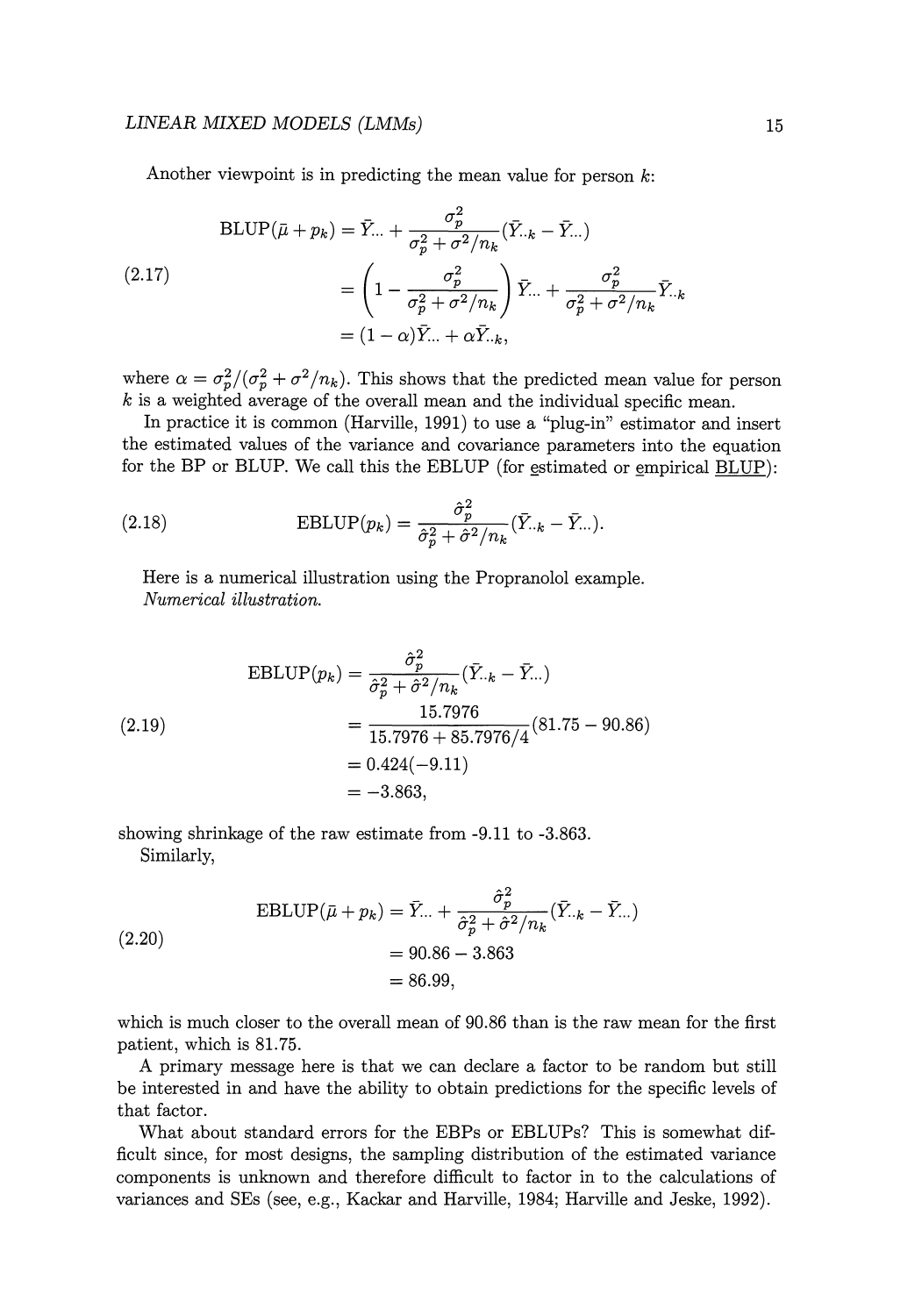### 2.5 The mixed model equations

Charles Henderson from Cornell University (an animal breeder!) made a most remarkable discovery in the 1950s (Henderson, 1953) in which he developed what have become known as the mixed model equations. This is a compact set of equations for simultaneously estimating the BLUPs and the MLE of  $\beta$ . We return to the model (2.6) but with the simplification that  $\mathbf{R} = \mathbf{I}\sigma^2$ , namely,

(2.21) 
$$
\mathbf{Y}|\mathbf{u} \sim \mathcal{N}(\mathbf{X}\boldsymbol{\beta} + \mathbf{Z}\mathbf{u}, \mathbf{I}\sigma^2),
$$

$$
\mathbf{u} \sim \mathcal{N}(\mathbf{0}, \mathbf{D}).
$$

The "mixed model equations" are given by

(2.22) 
$$
\begin{bmatrix} \mathbf{X}'\mathbf{X} & \mathbf{X}'\mathbf{Z} \\ \mathbf{Z}'\mathbf{X} & \mathbf{Z}'\mathbf{Z} + \mathbf{D}^{-1}\sigma^2 \end{bmatrix} \begin{bmatrix} \hat{\boldsymbol{\beta}} \\ \tilde{\mathbf{u}}_{blup} \end{bmatrix} = \begin{bmatrix} \mathbf{X}'\mathbf{Y} \\ \mathbf{Z}'\mathbf{Y} \end{bmatrix}.
$$

These can be solved for  $\beta$  and  $\tilde{u}_{bluv}$  if the values of **D** and  $\sigma^2$  are known. Of course, assuming **D** and  $\sigma^2$  to be known is unrealistic and so, in practice, the mixed model equations are supplemented with an estimation equation for **D** and  $\sigma^2$  and the equations are solved iteratively.

Here is more detail for the simple case where there is a single random effect with  $\mathbf{D} = \mathbf{I}\sigma_v^2$ . For that case, it is straightforward to show that the best linear unbiased predicted value is given by (Searle et al., 1992)

(2.23) 
$$
\tilde{\mathbf{u}}_{blup} = \sigma_u^2 \mathbf{Z}' \mathbf{Py},
$$

where  $P = V^{-1} - V^{-1}X(X'V^{-1}X)^{-1}XV^{-1}$ .

The equation to solve for the MLE of  $\sigma_u^2$  is (again see Searle et al., 1992)

(2.24) 
$$
\operatorname{tr}(\mathbf{V}^{-1}\mathbf{Z}\mathbf{Z}') = \mathbf{y}'\mathbf{P}\mathbf{Z}\mathbf{Z}'\mathbf{P}\mathbf{y}
$$

or equivalently

(2.25) 
$$
\sigma_u^4 \text{tr}(\mathbf{V}^{-1} \mathbf{Z} \mathbf{Z}') = \sigma_u^4 \mathbf{y}' \mathbf{P} \mathbf{Z} \mathbf{Z}' \mathbf{P} \mathbf{y} = \tilde{\mathbf{u}}'_{blup} \tilde{\mathbf{u}}_{blup}.
$$

So a subsidiary equation using the BL UPs to form a new estimate of the variance component,  $\sigma_u^2$ , that can be used is

(2.26) 
$$
\sigma_u^{2(m+1)} = \frac{\tilde{\mathbf{u}}_{blup}' \tilde{\mathbf{u}}_{blup}}{\sigma_u^{2(m)} \text{tr}(\mathbf{V}^{-1} \mathbf{Z} \mathbf{Z}')} ,
$$

where  $(m)$  indicates the round of iteration in the algorithm.

Slightly more formally then, an algorithm is:

- 1. Obtain starting values for the variance components.
- 2. Solve the MMEs  $(2.22)$  for  $\beta$  and  $\tilde{\mathbf{u}}_{blup}$ .
- 3. Solve (2.26) for  $\sigma_u^2$  and a similar equation for  $\sigma^2$ .
- 4. Iterate until convergence.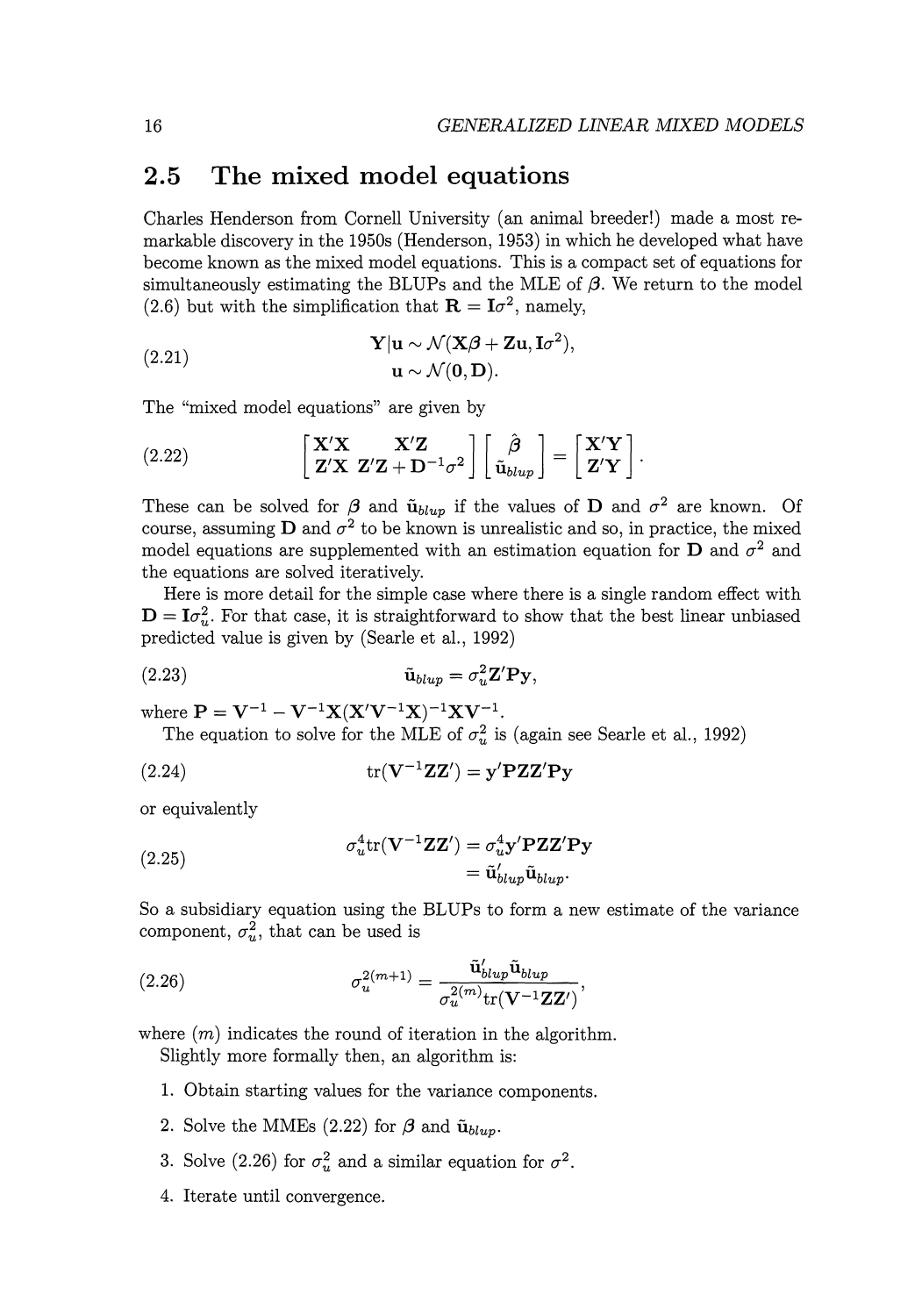| ANOVA table for a one-way random model |          |             |                           |  |  |  |  |
|----------------------------------------|----------|-------------|---------------------------|--|--|--|--|
| <b>ANOVA</b>                           |          |             |                           |  |  |  |  |
| Source                                 | d.f.     | Mean Square | E[Mean Square]            |  |  |  |  |
| Between                                | $k=1$    | MS(Betw)    | $\sigma^2 + n \sigma_u^2$ |  |  |  |  |
| Error                                  | $k(n-1)$ | MS(Error)   |                           |  |  |  |  |

TABLE 2.2.

## **2.6 Testing fixed effects**

Testing of fixed effects in linear mixed models has been well covered in McCulloch and Searle (2000) (Section 6.4) and so I will not elaborate further here. The results for linear mixed models do not bear centrally on the discussion for generalized linear mixed models.

## **2. 7 Testing random effects**

When using a maximum likelihood analysis the typical tests are based on the improvement in the maximized value of the log likelihood. The difference in twice the log likelihood is compared to a chi-square distribution to test for statistical significance. For testing whether a single variance component is equal to zero the usual method must be slightly modified. Ordinarily we would take the difference in log likelihoods of the models with and without the random effect and compare that directly to a  $\chi^2$  critical value. The modification is to either calculate a p-value and then cut it in half, or to compare to a cutoff point with twice the nominal  $\alpha$  level.

Why? The intuition is that testing

(2.27) 
$$
H_0: \sigma_u^2 = 0 \text{ versus } H_1: \sigma_u^2 > 0
$$

is a one-sided test. The usual likelihood ratio test is inherently two-sided and must be adjusted to reflect this fact.

Specifically, consider the ANOVA and ML estimators of  $\sigma_u^2$  in a balanced, oneway random model, both which are based on an ANOVA, such as that exemplified in Table 2.2:

(2.28)

\n
$$
\hat{\sigma}_{u}^{2} = \left(\text{MS}(\text{Between}) - \text{MS}(\text{Error})\right) / n
$$
\nML estimator:

\n
$$
\hat{\sigma}_{u}^{2} = \left[\left(1 - \frac{1}{k}\right) \text{MS}(\text{Between}) - \text{MS}(\text{Error})\right]^{+} / n,
$$

where  $[\cdot]^+$  denotes positive part.

If  $\sigma_u^2 = 0$ , then the ML estimator is often zero. In that case, the likelihood ratio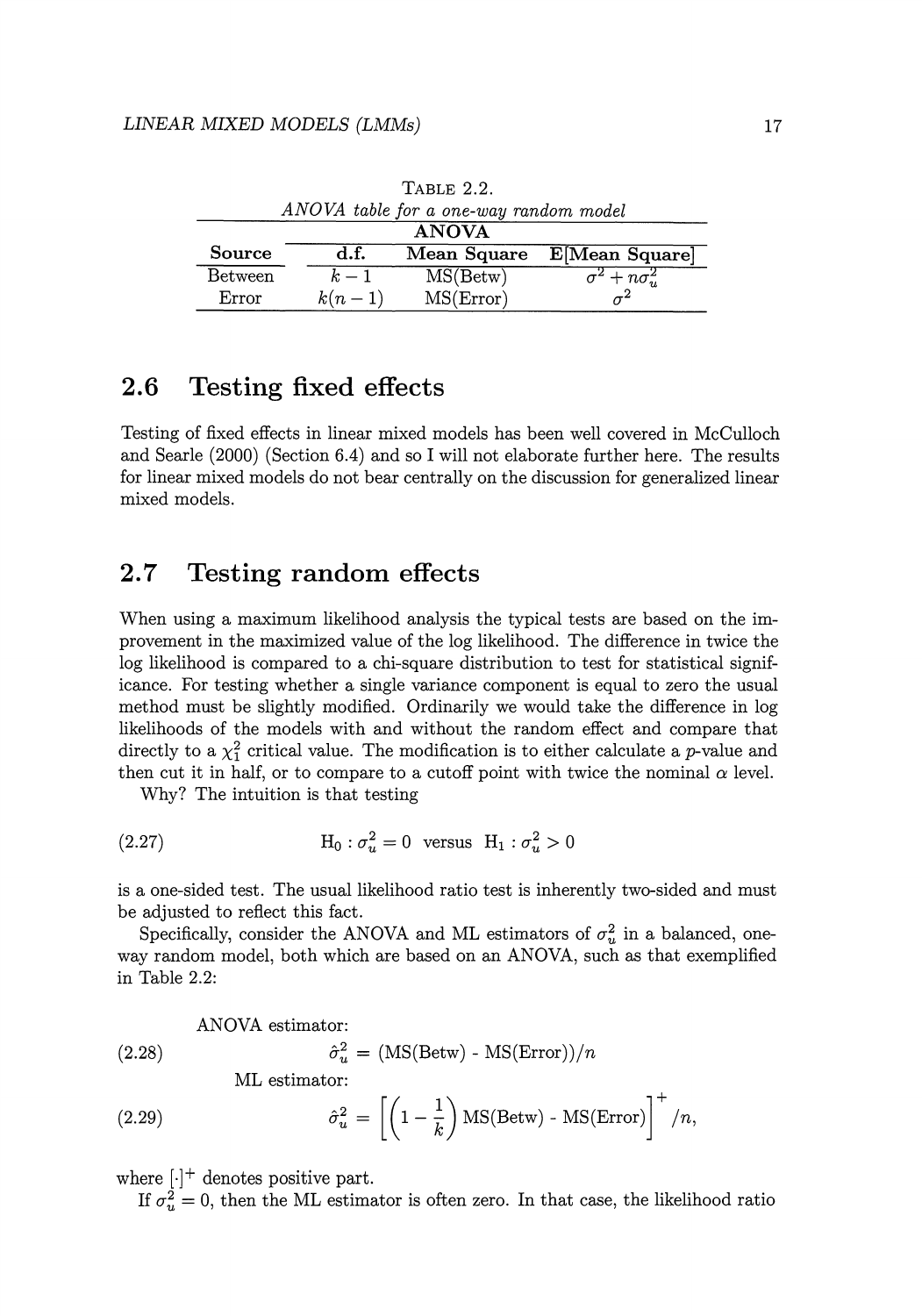test *(LRT)* statistic is given by

(2.30)  
\n
$$
LRT = -2[\log L(\sigma_u^2 = 0) - \log L(\sigma_u^2 = \hat{\sigma}_u^2)]
$$
\n
$$
= -2[\log L(\sigma_u^2 = 0) - \log L(\sigma_u^2 = 0)]
$$
\n
$$
= 0.
$$

About half the time the estimate would be zero and the *LRT* statistic would be zero. With a point mass of approximately 0.5 at 0, the usual asymptotic distribution theory (suggesting a  $\chi_1^2$  distribution) clearly breaks down because the estimate gets "stuck" on the boundary.

So, the actual large-sample distribution under  $H_0$  is a 50:50 mixture of a  $\chi_1^2$  and 0. Operationally, we would calculate the *p*-value under the assumption of  $\chi_1^2$  and cut the p-value in half! More detail can be found in Self and Liang (1987) and Stram and Lee (1994). As elaborated briefly in Chapter 9, the situation for more than a single variance component is more complicated.

#### **a. Numerical illustration for the Propranolol data**

If the model is fit with patient as a random effect it gives a value for  $-2$  times the restricted log likelihood of 186.0517. Fit with no random effect, the value is 186.7966, with a difference of  $186.7966 - 186.0517 = .7944$ . This gives a p-value of  $p = \Pr{\chi_1^2 > 0.7944} = 0.388$ . Cut in half gives 0.194. Equivalently, we can compare to a chi-square cutoff of  $\chi_{1,0.90}^2 = 2.71$  instead of  $\chi_{1,0.95}^2 = 3.84$ .

## **2.8 Generalized estimating equations**

We now consider a different method of estimation, called Generalized Estimating Equations (GEEs). Again we cover only relevant results. More detail can be found in the excellent book by Diggle et al. (1994), from which this example is taken.

#### **a. Example: milk, cows and diets**

Milk was collected from 79 cows on one of three diets: barley, lupins and a mixture of both. Protein content of the milk was recorded weekly for 19 weeks after the earliest calving. Let  $Y_{ijt}$  denote the protein content of the milk from the *i*th cow on the j diet at time t. We consider the following model for  $Y_{ij}$ , defined as the vector of measurements on cow  $i$  in diet  $j$ :

(2.31)  
\n
$$
\mathbf{Y}_{ij}|\mathbf{c} \sim \text{indep.} \mathcal{N}(\boldsymbol{\mu}_{ij}, \mathbf{R}_{ij})
$$
\n
$$
\mu_{ijt} = \mu + c_{ij} + f(t) + \alpha_j,
$$
\n
$$
\mathbf{R} = [r_{ijt,ijt'}] = [\sigma^2 \exp(\phi|t - t'])]
$$
\n
$$
\mathbf{c} \sim \mathcal{N}(\mathbf{0}, \mathbf{I}\sigma_c^2),
$$

where  $f(t)$  is a complicated function of time, which is not of interest in our discussion. This model has fixed effects of diet  $(\alpha_i)$  and time  $(f(t))$  and random cow effects  $(c_{ij})$ . Further correlation (above that introduced by the cow random effects)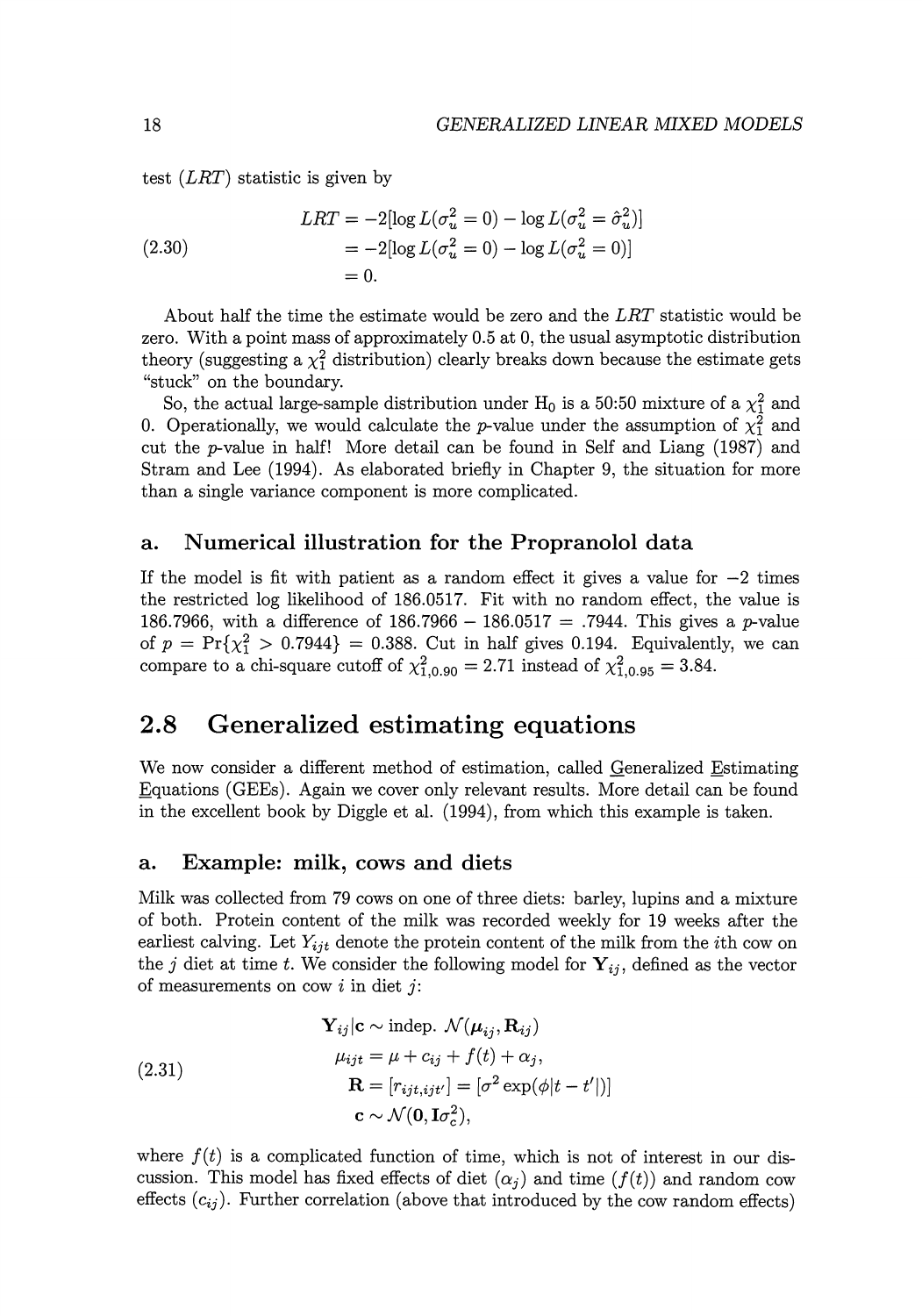is introduced by having a temporal correlation captured in  $\mathbf{R}_{ij}$ , which falls off exponentially as the time points become farther and farther apart. What would be an alternative to maximum likelihood as a way to form estimates for this model?

#### b. Weighted estimation

I return to our more general mixed model temporarily for this discussion. Suppose we believe that (2.6) holds. What consequence would it have to use ordinary least squares estimation for estimating  $\beta$ ? That is, how would  $\hat{\beta}_{ols} = (\mathbf{X}'\mathbf{X})^{-1}\mathbf{X}'\mathbf{Y}$ perform?

It is a standard linear models exercise to show that  $\beta_{ols}$  is unbiased:

$$
E[\hat{\boldsymbol{\beta}}_{ols}] = E[(\mathbf{X}'\mathbf{X})^{-1}\mathbf{X}'\mathbf{Y}]
$$
  
\n
$$
= (\mathbf{X}'\mathbf{X})^{-1}\mathbf{X}'E[\mathbf{Y}]
$$
  
\n
$$
= (\mathbf{X}'\mathbf{X})^{-1}\mathbf{X}'\mathbf{X}\boldsymbol{\beta}
$$
  
\n
$$
= \boldsymbol{\beta}.
$$

It is also straightforward to calculate its variance as

(2.33)  
\n
$$
\operatorname{Var}(\hat{\beta}_{ols}) = \operatorname{Var}[(\mathbf{X}'\mathbf{X})^{-1}\mathbf{X}'\mathbf{Y}]
$$
\n
$$
= (\mathbf{X}'\mathbf{X})^{-1}\mathbf{X}'\operatorname{Var}(\mathbf{Y})\mathbf{X}(\mathbf{X}'\mathbf{X})^{-1}
$$
\n
$$
= (\mathbf{X}'\mathbf{X})^{-1}\mathbf{X}'\mathbf{V}\mathbf{X}(\mathbf{X}'\mathbf{X})^{-1}.
$$

Furthermore,  $\beta_{ols}$  is usually fairly efficient as compared to the weighted least squares estimator,  $\hat{\boldsymbol{\beta}}_{wls} = (\mathbf{X}'\mathbf{V}^{-1}\mathbf{X})^{-1}\mathbf{X}'\mathbf{V}^{-1}\mathbf{Y}$ , which has variance  $(\mathbf{X}'\mathbf{V}^{-1}\mathbf{X})^{-1}$ . In fact, for balanced designs,  $\hat{\beta}_{ols} = \hat{\beta}_{wls}$  (Searle et al., 1992) so the variances are identical and  $\beta_{ols}$  is fully efficient. For some detailed calculations see Chapter 8.

So why not just use  $\hat{\beta}_{ols}$  and standard software? The answer is that even though  $Var(\hat{\beta}_{ols}) = (\mathbf{X}'\mathbf{X})^{-1}\mathbf{X}'\mathbf{V}\mathbf{X}(\mathbf{X}'\mathbf{X})^{-1}$  is close to optimal, the problem is that, using standard software,  $\text{Var}(\hat{\beta}_{ols})$  is estimated as  $(\mathbf{X}'\mathbf{X})^{-1}\hat{\sigma}^2$ , which will often be very wrong. That is, the OLS estimate isn't so bad, but the usual variance estimate is way off.

Consider the longitudinal data setting with  $Y_i$  distributed independently across subjects (generically interpreting "subjects"). The basic idea is to use the replication across subjects to get an empirical estimate of the variance. For this setting, where we have

(2.34) 
$$
\mathbf{Y_i} \sim \text{indep. } \mathcal{N}(\boldsymbol{\mu}_i, \mathbf{V}_i),
$$

$$
\boldsymbol{\mu_i} = \mathbf{X}_i \boldsymbol{\beta},
$$

 $\hat{\boldsymbol{\beta}}_{ols}$  simplifies to  $(\sum_{i} \mathbf{X}'_i \mathbf{X}_i)^{-1} (\sum_{i} \mathbf{X}'_i \mathbf{Y}_i)$  with variance

(2.35) 
$$
Var(\hat{\boldsymbol{\beta}}_{ols}) = \left(\sum_{i} \mathbf{X}_{i}^{\prime} \mathbf{X}_{i}\right)^{-1} \left(\sum_{i} \mathbf{X}_{i}^{\prime} \mathbf{V}_{i} \mathbf{X}_{i}\right) \left(\sum_{i} \mathbf{X}_{i}^{\prime} \mathbf{X}_{i}\right)^{-1}.
$$